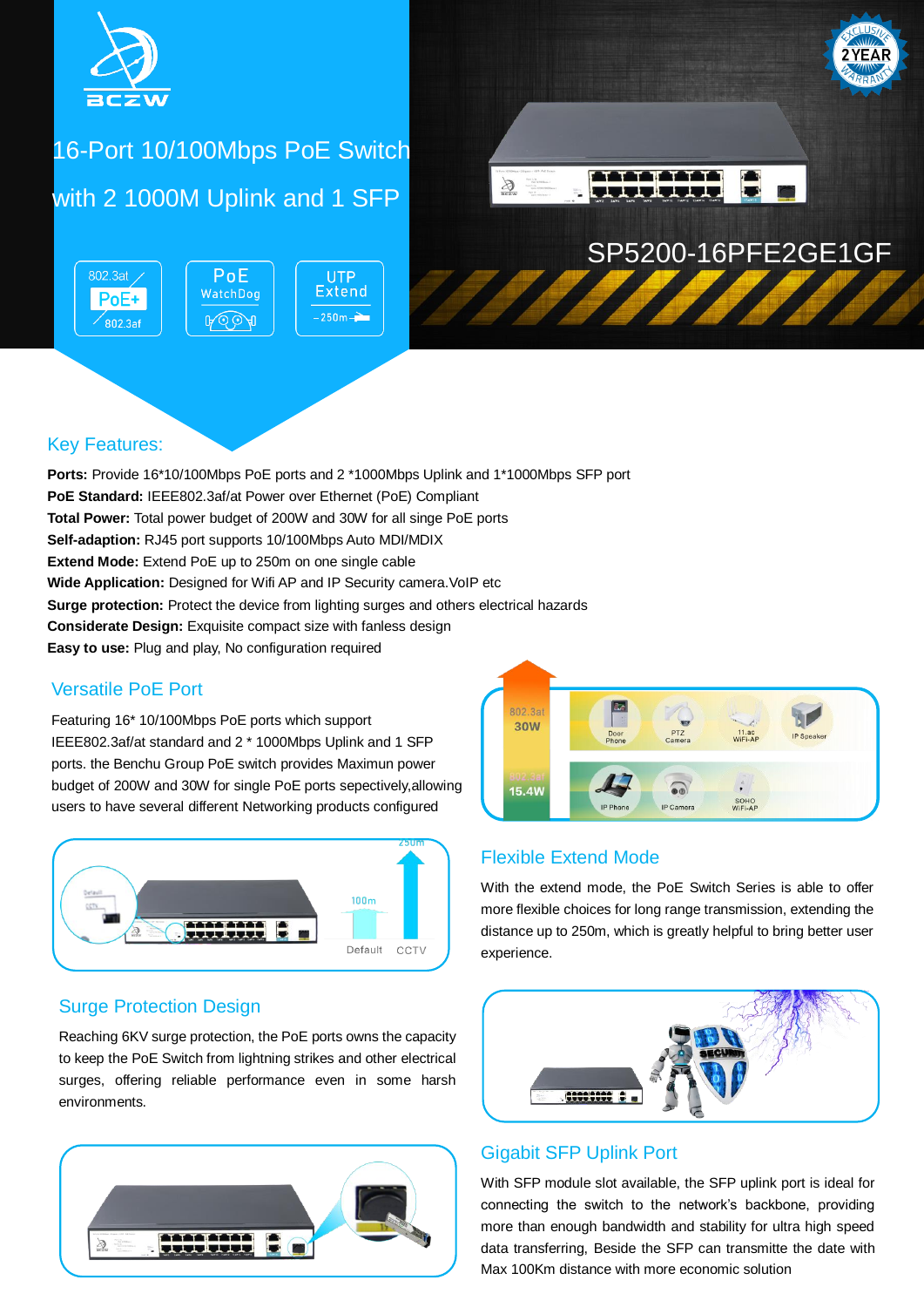16-Port PoE Switch with 2 Gigabit Uplink and 1 SFP

## Technical Datasheet

| <b>Model</b>                             | <b>SP5200-16PFE2GE1GF</b>                                                                                                                                          |          |
|------------------------------------------|--------------------------------------------------------------------------------------------------------------------------------------------------------------------|----------|
| <b>Hardware Specifications</b>           |                                                                                                                                                                    |          |
| Connector                                | 16 10/100BASE-T RJ45 auto MDI/MDIX ports<br>2 10/100/1000BASE-T RJ45 auto MDI/MDIX ports<br>1 1000 Base-X SFP Slots                                                |          |
| PoE Port                                 | 16 10/100Mbps POE PSE port                                                                                                                                         |          |
| <b>SFP</b>                               | Singe fiber/Dual fiber supported. Distance vary the module                                                                                                         |          |
| Thermal Fan                              | Fanless Design                                                                                                                                                     |          |
| <b>LED</b> indicators                    | Power Indicator: PWR(green).<br>Network Indicator: Link(yellow)<br>PoE Working Indicator: PoE(green)                                                               |          |
| Switch Architecture                      | Store and Forward                                                                                                                                                  |          |
| Transmission model                       | IEEE802.3X full-duplex and Backpressure half-duplex                                                                                                                |          |
| Switch Performance                       | Backplane bandwidth                                                                                                                                                | 9.2Gbps  |
|                                          | Packet forwarding rate                                                                                                                                             | 6.85Mpps |
|                                          | MAC address                                                                                                                                                        | 4k       |
| Power requirement                        | AC100-240V 50/60Hz                                                                                                                                                 |          |
| <b>ESD Protection</b>                    | 6KV ESD                                                                                                                                                            |          |
| Dimension(WxDxH)                         | 310mm x 180mm x 44.5mm(12.2in x 7.09in x 1.75in)                                                                                                                   |          |
| Weight                                   | 2kg                                                                                                                                                                |          |
| Power over Ethernet (PoE) Specifications |                                                                                                                                                                    |          |
| Network standard                         | IEEE802.3i 10 BASE-T<br>IEEE802.3u 100 BASE-TX<br>IEEE802.3x Flow Control<br>IEEE802.3af Power over Ethernet<br>IEEE802.3at Power over Ethernet<br>IEEE802.3az EEE |          |
| PoE Standard                             | IEEE 802.3af Power over Ethernet/PSE<br>IEEE 802.3at Power over Ethernet Plus/PSE                                                                                  |          |
| PoE Supply Type                          | $1/2(+)$ , $3/6(-)$ End-span                                                                                                                                       |          |
| PoE Power Output                         | Per Port 52V DC, 300mA. max. 15.4 watts (IEEE 802.3af)<br>Per Port 52V DC, 600mA. max. 30 watts (IEEE 802.3at)                                                     |          |
| PoE Power budget                         | 200W                                                                                                                                                               |          |
| Environment                              |                                                                                                                                                                    |          |
| Safety                                   | FCC Part15 Class A, CE. RoHs                                                                                                                                       |          |
| Environment specification                | Operating temperature: -20°C~55°C, operating humidity: 5%~95%<br>Storage temperature: -40°C~75°C, storage humidity: 5%~95%                                         |          |